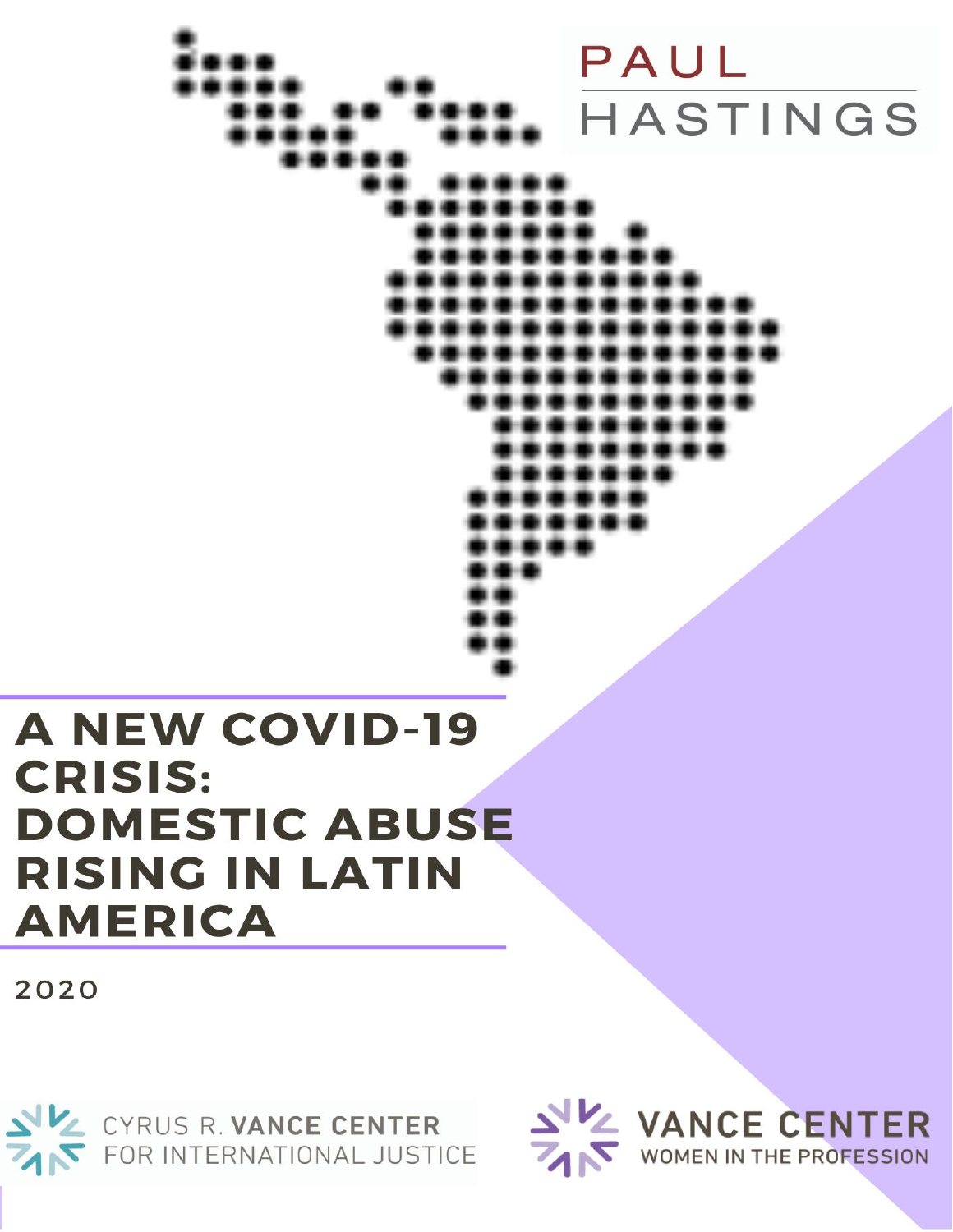The legal research for this report was conducted by all of the Women in the Profession (WIP) local chapters. The Women in the Profession Program of the Cyrus R. Vance Center for International Justice promotes the advancement of women in the legal profession with an emphasis on our individual leadership and leadership within our profession. The women work to use the practice of law to enhance the status of women in general and ensure women equal protection under the law. WIP's general membership includes hundreds of women attorneys throughout the Americas. For more than a decade, these attorneys have created an infrastructure that facilitates the sharing of best practices, professional development training, and enhanced networking opportunities. WIP is managed through its International Steering Committee (the "ISC"), which includes two representatives from each local chapter and is led by the Vance Center and nine members of the Vance Center Committee. Through its 19 local chapters throughout Latin America, WIP promotes its mission of enhancing diversity and inclusion at all levels in the legal profession, with an emphasis on promoting leadership among its members. Each chapter commits to organizing at least two events each year that will provide women lawyers in each of their countries with a platform to share ideas and create initiatives. Consistent with the Vance Center's effort to build global engagement among lawyers to contribute to social change, each chapter carries out one pro bono project each year that advances the status of women who face vulnerable circumstances. [https://www.vancecenter.org/our-programs/women-in-the](https://www.vancecenter.org/our-programs/women-in-the-profession/)[profession/](https://www.vancecenter.org/our-programs/women-in-the-profession/)

The Cyrus R. Vance Center for International Justice advances global justice by engaging lawyers across borders to support civil society and an ethically active legal profession. The Vance Center is a unique collaboration of international lawyers catalyzing public interest innovation. A non-profit program of the New York City Bar Association, we bring together leading law firms and other partners worldwide to pioneer international justice initiatives and provide pro bono legal representation to social justice NGOs. [www.vancecenter.org](file://///hercules-4/secure/VC/Program%20Work/WIP/www.vancecenter.org)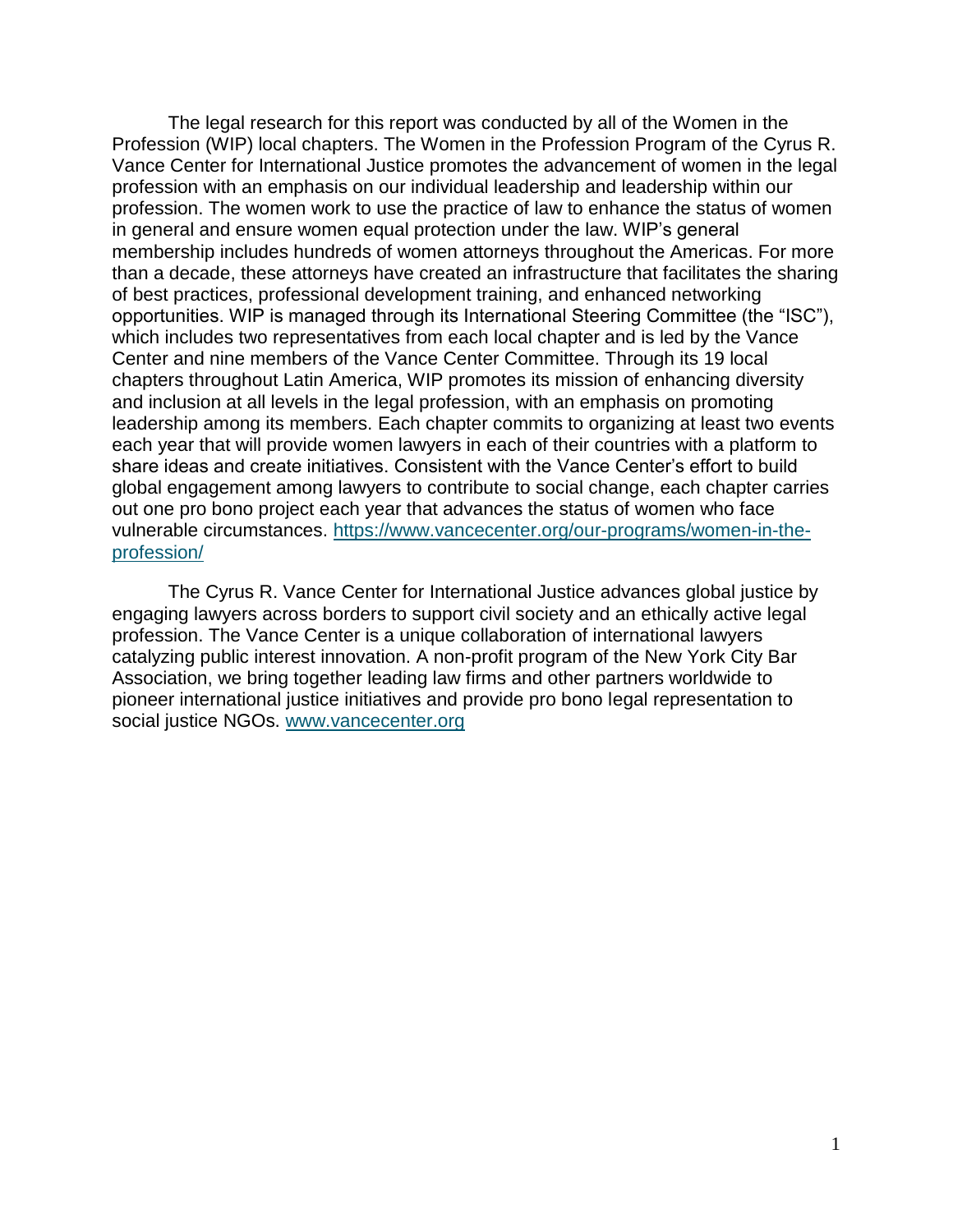# **1. INTRODUCTION**

The Cyrus R. Vance Center for International Justice ("Vance Center") seeks to understand how certain countries in Latin America have addressed the issue of domestic violence in light of the COVID-19 pandemic. The Vance Center recognizes that the occurrence of domestic violence has intensified in the midst of the pandemic, with victims forced to stay at home with their abusers.

The Vance Center convened the Women in the Profession chapters in Argentina, Bolivia, Brazil, Chile, Colombia, Costa Rica, Dominican Republic, Ecuador, El Salvador, Guatemala, Honduras, Mexico, Nicaragua, Panama, Paraguay, Peru, and Uruguay to participate in this project through responses to a questionnaire on their respective country's response to domestic violence during the pandemic. Questions focused on: 1) published data regarding the increase of domestic violence; 2) any changes in the official and civil society responses to domestic violence: 3) restrictions on the operation of courts during the pandemic: 4) legal and other challenges that affected how government agencies and NGOs can assist domestic violence victims; and 5) suggestions for additional measures that government agencies and civil society can take to assist domestic violence victims. The results of this survey are summarized below.

# **2. SURVEY ASSESSMENT**

# **a. Legal Framework**

All surveyed countries have laws that specifically define domestic violence, and nearly all of these laws criminalize domestic violence. While Argentina does not have a law specifically criminalizing domestic violence in and of itself, a significant number of the acts involved in domestic violence constitute crimes under Argentinian law, such as causing minor injuries and sexual abuse. Additionally, certain crimes have a more serious sentence imposed when gender issues are involved.

All surveyed countries have designated government agencies responsible for providing assistance to victims of domestic violence. Additionally, all surveyed countries have non-governmental organizations whose sole or primary mission is to provide assistance to victims of domestic violence.

# **b. Official Reports of Domestic Violence amidst the Pandemic**

Surveyed responses demonstrate a gap in available official data regarding the impact of the pandemic on the occurrence of domestic violence. However, those countries that have collected such data have seen a spike in reports of domestic violence. In Chile, phone reports of domestic violence to police have increased by 119%, and reports to the prosecutor's office have increased by 20%. Reports to Chile's Ministry of Women and Gender Equality increased by 70% in March and an additional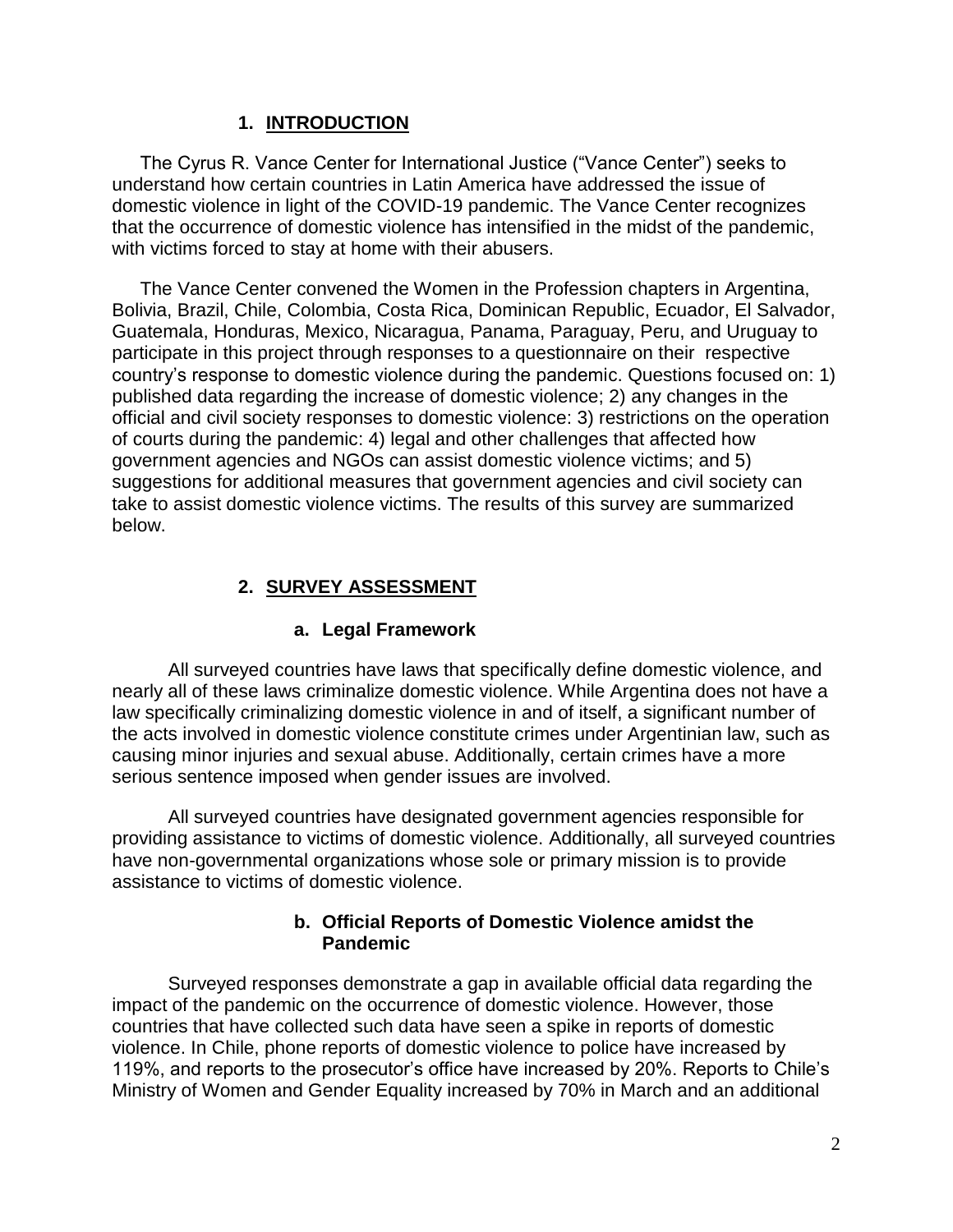63% in April. Chile's new 24/7 helpline for domestic violence registered approximately 200 text messages and 600 phone calls. In Paraguay, the Director of Public Relations of the National Police reported that, in March, emergency calls for domestic violence increased more than 10%. In Colombia, calls to the domestic violence hotline for female victims of domestic violence increased by 630% during the lockdown compared to the same period in 2019, although the government noted that some of the calls were informational. In El Salvador, there have been no official reports; however, several nongovernmental organizations have detected a significant increase (approximately 70%) in the number of cases of violence against women.

Nicaragua has not released any official reports on an increase in domestic violence related to the pandemic. According to local news, social media, and other general information, the occurrence of domestic violence appears to be the same as usual.

Guatemala and Panama's data reached an opposite conclusion: daily reports of domestic violence in Guatemala have substantially decreased since the start of the pandemic in March. Previously, there were 150-155 cases reported daily. In April, there were only 55 cases reported daily. This indicates an issue with domestic violence victims having access to report abuse. Similarly, in Panama, the Public Ministry published statistics indicating that complaints of domestic violence have decreased during the pandemic.

Mexico's government has been adamant that domestic violence has not increased during the pandemic. In May, President Andrés Manuel López Obrador openly rejected the idea that general violence and violence against women have increased during the pandemic. To support this, he noted that the number of actual complaints has not increased. However, this conclusion may be problematic because victims are with their abusers more regularly and thus unable to report an increase in abuse. Olga Sanchez Cordero, Mexico's Secretary of the Interior, reported a considerable increase in the number of calls about violence against women and intrafamily violence during the lockdown. Various civil society organizations also reported such an increase: 303% more in March 2020 than March 2018 and 191% more than March 2019.

## **c. Impact of COVID 19 Pandemic on Domestic Violence Responses**

#### **i. The Courts**

Surveyed responses indicate that, for many countries, access to courts for domestic violence victims has not been severely restricted due to COVID-19. In some countries, domestic violence courts have remained open even while other courts have been closed. For example, in Guatemala, while some court operations have been restricted, courts that specialize in domestic violence cases were deemed an exception and have remained open during the pandemic. Similarly, while courts closed for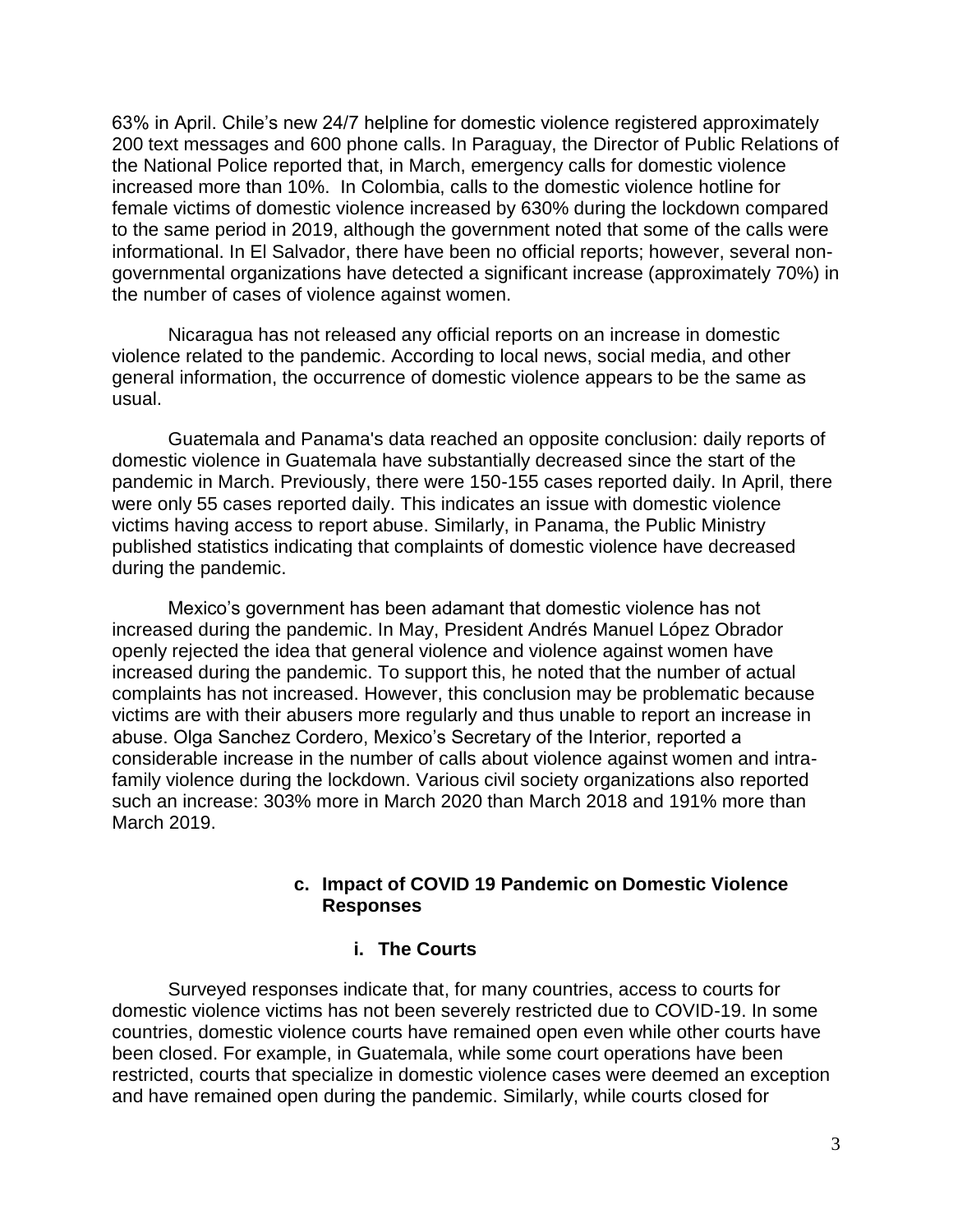approximately one month in Costa Rica, domestic violence courts did not close. Argentina, Honduras, and Bolivia have acted similarly and allowed domestic violence courts to remain open in the face of other court closures.

However, access to the judiciary has been restricted in some countries, including Paraguay, Colombia, El Salvador, and Panama. In Paraguay, judicial activity paused in March and April, limiting access to justice for domestic violence victims. During this time, victims were able to make complaints, and peace courts could hear certain cases, but for emergencies only. In Colombia, judicial proceedings were suspended from March 16th to July 1st. However, all criminal complaints lodged during the suspension will be attended to by the Attorney General's Office and by criminal courts. Currently, courts are functioning through virtual means. In El Salvador, courts are not working regularly and do not have a full staff, so there may be a delay in receiving or processing claims. The courts are also not open on some days.

In Panama, both the courts and the Public Ministry in charge of providing assistance to victims of domestic violence have been closed during the pandemic. Although victims have been allowed to continue filing reports of domestic violence with the Public Ministry, anecdotal accounts relay that many victims are discouraged and prevented from filing reports by Public Ministry officials who prioritize more serious claims over others.

Contrastingly, in Nicaragua, where the Government has yet to declare the existence of a pandemic, courts have been operating as usual. They have not changed practices as a result of the pandemic.

Other countries have made court operations remote. For example, in Colombia, domestic violence victims can access family commissariats by telephone or in-person, depending on the case. It is worth noting that family commissariats are institutions devoted to protecting victims of domestic violence. Their functions include receiving domestic violence complaints, offering counseling services to victims, and ordering protective measures in favor of victims.

## **ii. Enforcement of Protective Orders**

In some countries, the enforcement of protective orders has continued as usual. In the Dominican Republic, Nicaragua, Costa Rica, and Honduras, the official units dedicated to domestic violence response have functioned without interruption.

In Chile, authorities instructed prosecutors to request injunctions immediately, even before formally bringing a case, in order to provide greater protection to victims where a crime is considered "flagrant" (where the aggressor was caught committing the act or up to twelve hours later). In a similar legal measure, the Supreme Court of Justice in Uruguay urged courts dealing with domestic violence cases to extend by 60 days protective orders about to expire.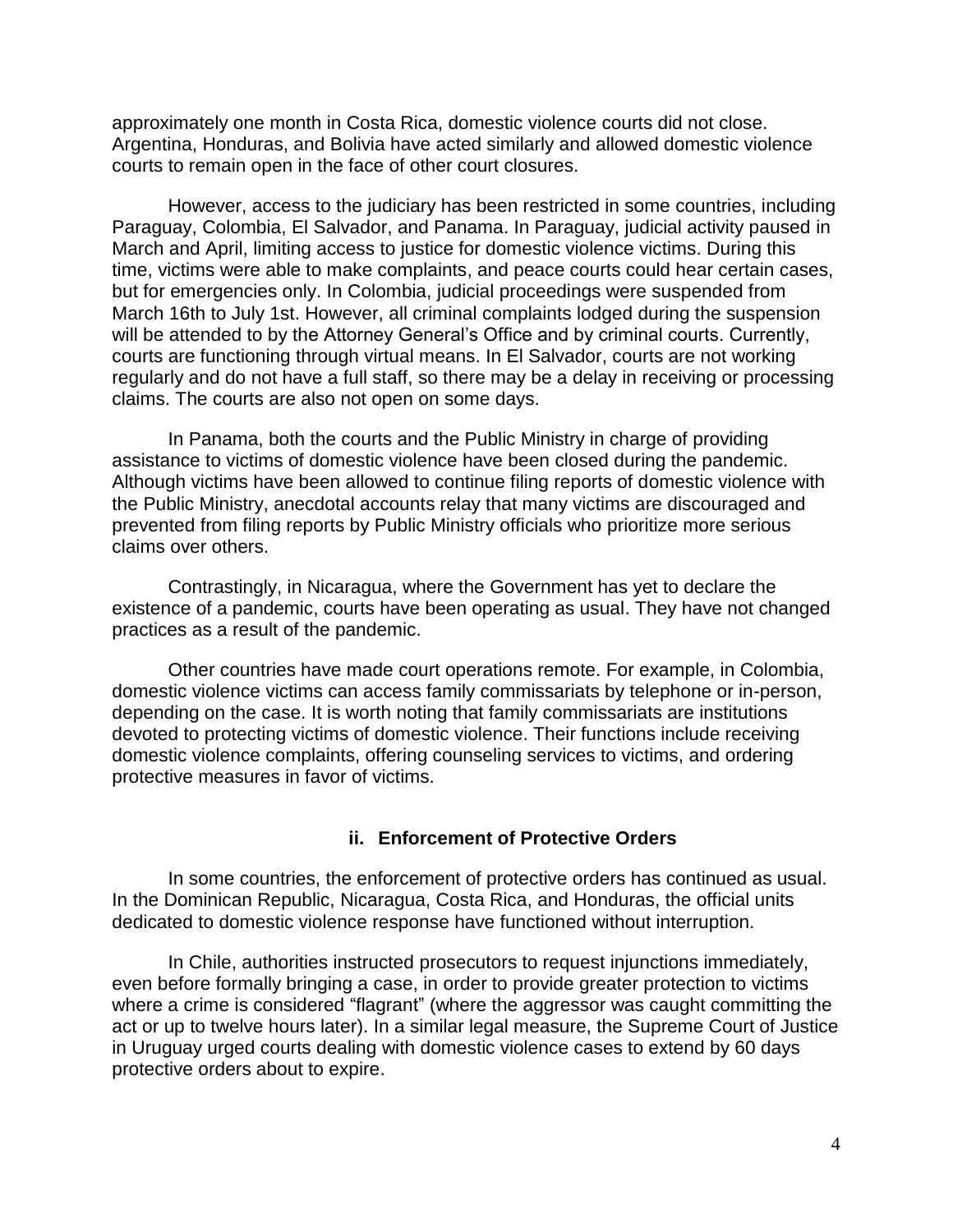In Colombia, the courts in charge of issuing protective orders are working remotely. The survey respondents did not indicate whether there has been any delay because of this.

However, some responses indicate potential issues with the enforcement of protective orders due to the pandemic. In El Salvador, the government has not implemented any new measures to address domestic violence issues in light of the pandemic. In Panama, the courts have suspended legal proceedings. Notwithstanding the foregoing, the Panamanian judiciary has given guidance that protective measures that were in place before the pandemic lockdown have been extended without the need for new resolutions, while emergency hearings on domestic violence cases are still heard before the courts, with Public Ministry officials gatekeeping only the most serious cases. In other countries, some courts have interpreted certain decrees to entail suspension of protective measures. For instance, in Mexico, reduction of the number and working hours of staff and lack of supplies have negatively affected response time for domestic violence complaints.

## d. **Government Initiatives**

Survey responses indicate that most governments have implemented some measures to strengthen assistance to domestic violence victims in light of the pandemic.

One such measure has been specific phone lines dedicated to domestic violence reports. In the Dominican Republic, the National Domestic Abuse Hotline was deemed an essential service and operates 24/7. Guatemala also created a phone line for domestic violence reports. Costa Rica added a hotline and an email address for victims. Colombia has a hotline, as well as WhatsApp numbers that provide counseling and psychological care for victims and an email address for anonymous complaints. In Argentina, the government has implemented three telephone lines to make complaints, as well as three WhatsApp lines, an email, and a free app that can be downloaded. Mexico and Panama's governments also created telephone helplines, with the Panamanian government including a dedicated email address where citizens can receive guidance.

Chile has implemented several measures—including one very unique initiative called "Mask 19." Through this initiative, women who find themselves in a situation of danger to their physical, psychological, and/or sexual integrity can go to their nearest pharmacy. If the woman uses the key word "Mask 19", the pharmacist must contact the helpline number and, in the most serious cases, the police. Chile also has set up a WhatsApp number to provide information, guidance, and emotional support anyone experiencing or witnessing violence, which is particularly helpful for those who cannot make a call for help because they fear being heard by the aggressor. Along similar lines, Chile has a web chat tool for women who cannot make a phone call, which is confidential, with all conversations automatically deleted to ensure the safety of the victims.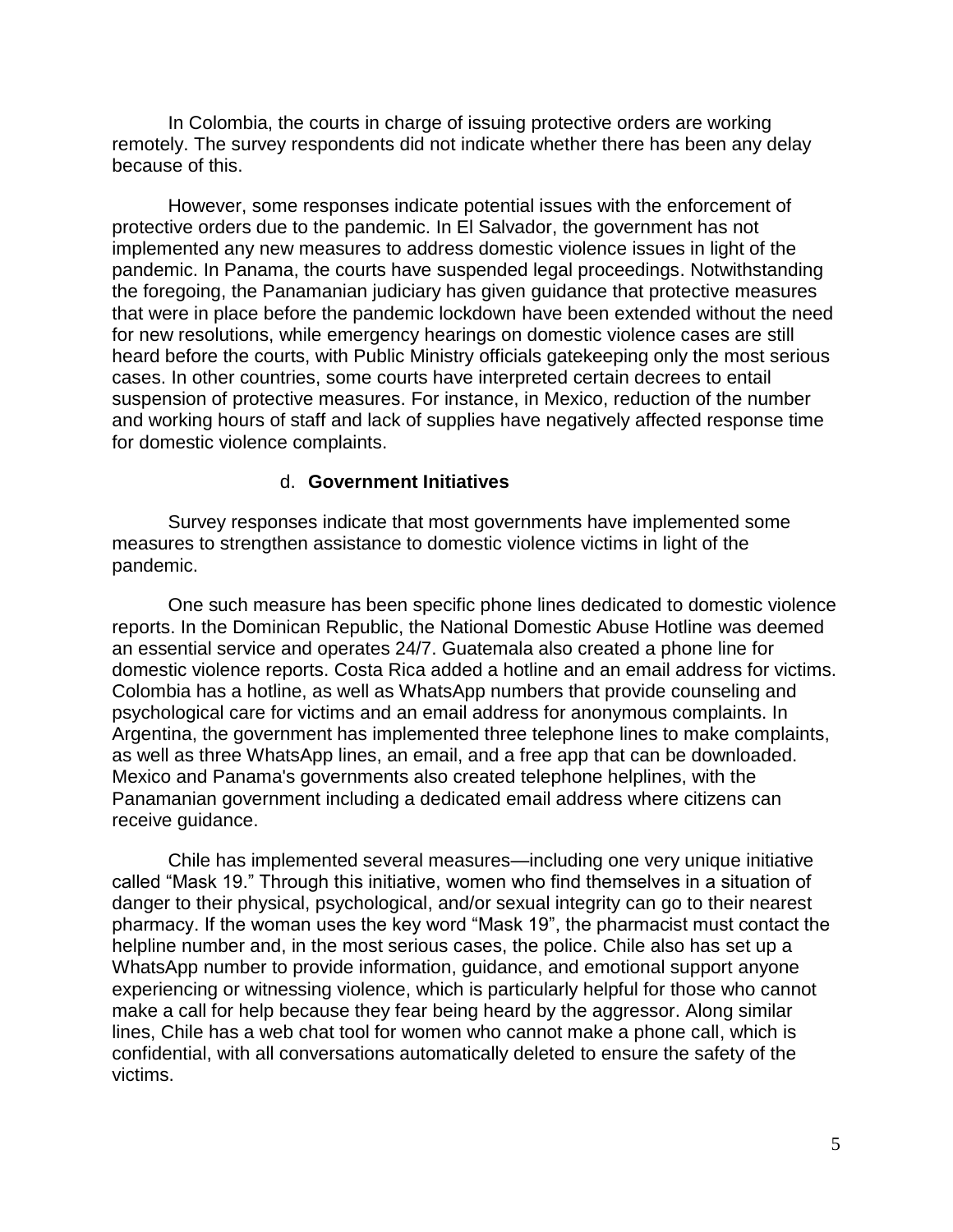Similar to Chile's "Mask 19" initiative, Argentina has launched a campaign called "Barbijo Rojo" (red face mask), enabling women to go to a pharmacy and request assistance to contact the hotline.

Additionally, several countries have ensured that shelters/safe houses remain open to victims of domestic violence. In the Dominican Republic, the government announced that safe houses will continue to accept victims of domestic abuse while respecting health guidelines. Argentina, Chile, and Colombia also have ensured the availability of women's shelters. In Uruguay, the National Institute of Women established a 24-hour center to enforce the protection of women with children.

However, several countries do not appear to have implemented any additional measures in light of the pandemic. Survey responses indicate that Bolivia, El Salvador, and Nicaragua have not implemented any specific initiatives.

Nicaragua's response appears to be the most problematic. The survey respondents indicated that Nicaragua has not officially recognized or declared the existence of the COVID-19 pandemic. As a result, the government has not implemented any additional measures to strengthen domestic violence responses during this time.

Similarly worrying are victim accounts collected in Panama, suggesting that victims face higher hurdles to filing complaints and to receiving temporary relocation at shelters.

## **e. Non-Governmental Organization Initiatives**

Survey responses indicate that most non-governmental organizations in most countries have implemented some measures to strengthen assistance to domestic violence victims in light of the pandemic.

Initiatives include large-scale campaigns aimed to spread awareness to victims of domestic violence of specific resources that may be helpful to them. In Guatemala, social media campaigns have promoted the use of phone lines and encouraged people to report acts of violence. This addresses the fact that the number of reports of domestic violence has decreased since the beginning of the pandemic.

In Colombia, the National Women's Network has launched the "Ellas" App, which allows women to report if they are victims of domestic violence. The App includes a panic button that sends an alert, with name and location, to emergency contacts. There also is a geolocation function and a free legal-advice line.

Several countries have implemented virtual legal, medical, or psychological services, specifically for domestic violence victims. For example, Profamilia in Colombia has a virtual service for health professionals to provide advice in situations of physical or psychological violence. SISMA Mujer in Colombia also offers legal and psychological support to victims of violence during the compulsory lockdown. In Honduras, organizations have made telephone numbers available to provide psychological assistance to victims. In Brazil, a startup called "Mete a colher" has created an app for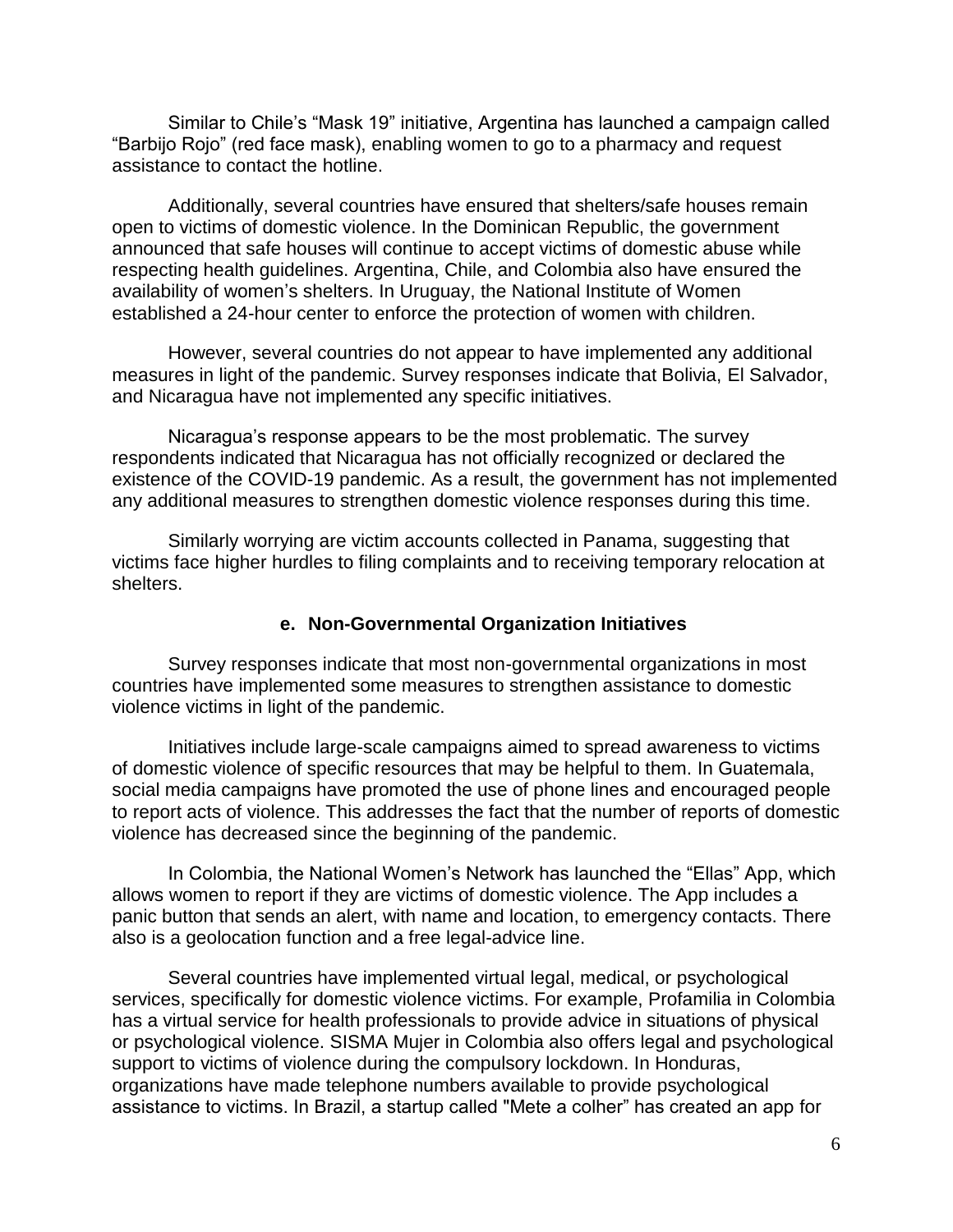women victims of domestic violence to communicate with women volunteers to request guidance. The messages are automatically deleted every 24 hours to ensure security. Volunteers can choose to provide guidance in the areas of (1) legal advice, (2) conversations and support, and (3) help in the labor market.

In Brazil, the Gaucho Committee Eles por Elas (He For She) has created a campaign, similar to those in Chile and Argentina, enabling women to order purple masks at drugstores as a way to make domestic violence complaints. In a similar fashion, the electronics and furniture megastore Magazine Luiza has implemented, in its own shopping application, a button to report domestic violence. In order to instruct clients and the public in general on how to use the tool, the brand's digital influencer carries a sign that says "Hey, girl! Pretend you're going to make a purchase on the Magalu app. There is a button there to report violence against women." The button redirects the user to hotline 180 (Service Center for Women in Situations of Violence), a confidential public service offered by the National Policy Secretariat for women to receive advice about their rights.

In Panama, Fundamorgan's Community Legal Assistance Program has used the Instagram app to host live information sessions providing resources on domestic violence geared toward victims and allies. The group has also collected donations for victims of domestic violence and initiated a mask-making project, where the merchandise was sold to raise funds for their cause.

## **f. Suggested Additional Measures**

Surveyed responses provided significant insight into additional measures countries can take to strengthen assistance to victims of domestic violence during the pandemic.

Countries with only telephone hotlines to report violence should consider texting services, web chat, or apps in to give victims in earshot distance of an abuser another route of reporting. This would also help reach more women with disabilities, such as deafness.

Countries should also consider language obstacles to reporting. There may be victims who do not speak Spanish well, and countries could consider having language translations available for countries where languages other than Spanish may be prevalent.

In addition to hotlines, apps, and texting services, countries should consider certain in-person options, such as "Mask 19" in Chile and "Barbijo Rojo" in Argentina, where women can say key-word at a pharmacy (or grocery store) or wear a certain colored mask to alert a pharmacist that they are in trouble. This option is important, as many victims are physically close throughout the day to their abusers who monitor their communications. Victim scan justify leaving the home to go to supermarkets and drug stores. Moreover, some women may not have access to technology to make phone